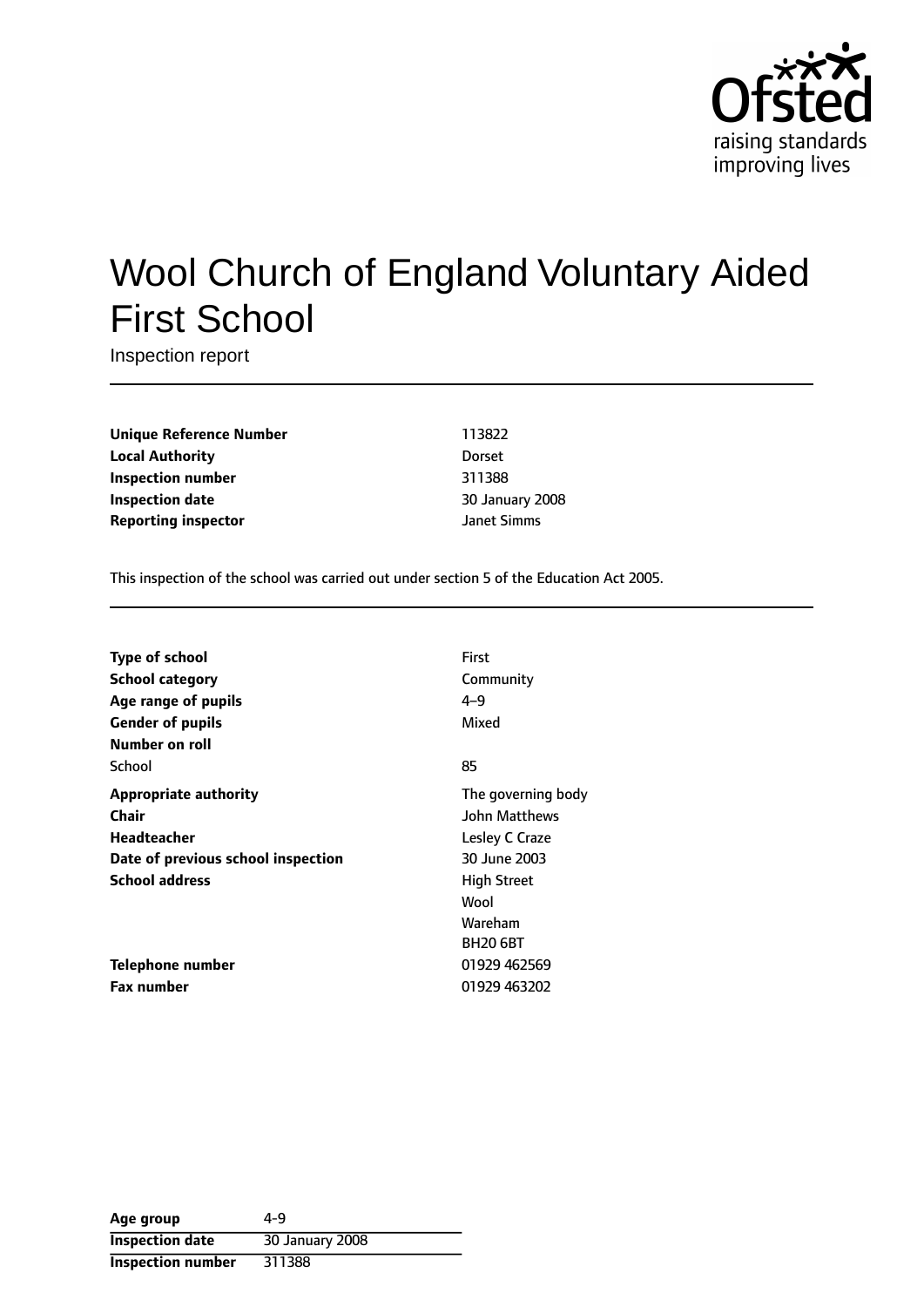© Crown copyright 2008

.

#### Website: www.ofsted.gov.uk

This document may be reproduced in whole or in part for non-commercial educational purposes, provided that the information quoted is reproduced without adaptation and the source and date of publication are stated.

Further copies of this report are obtainable from the school. Under the Education Act 2005, the school must provide a copy of this report free of charge to certain categories of people. A charge not exceeding the full cost of reproduction may be made for any other copies supplied.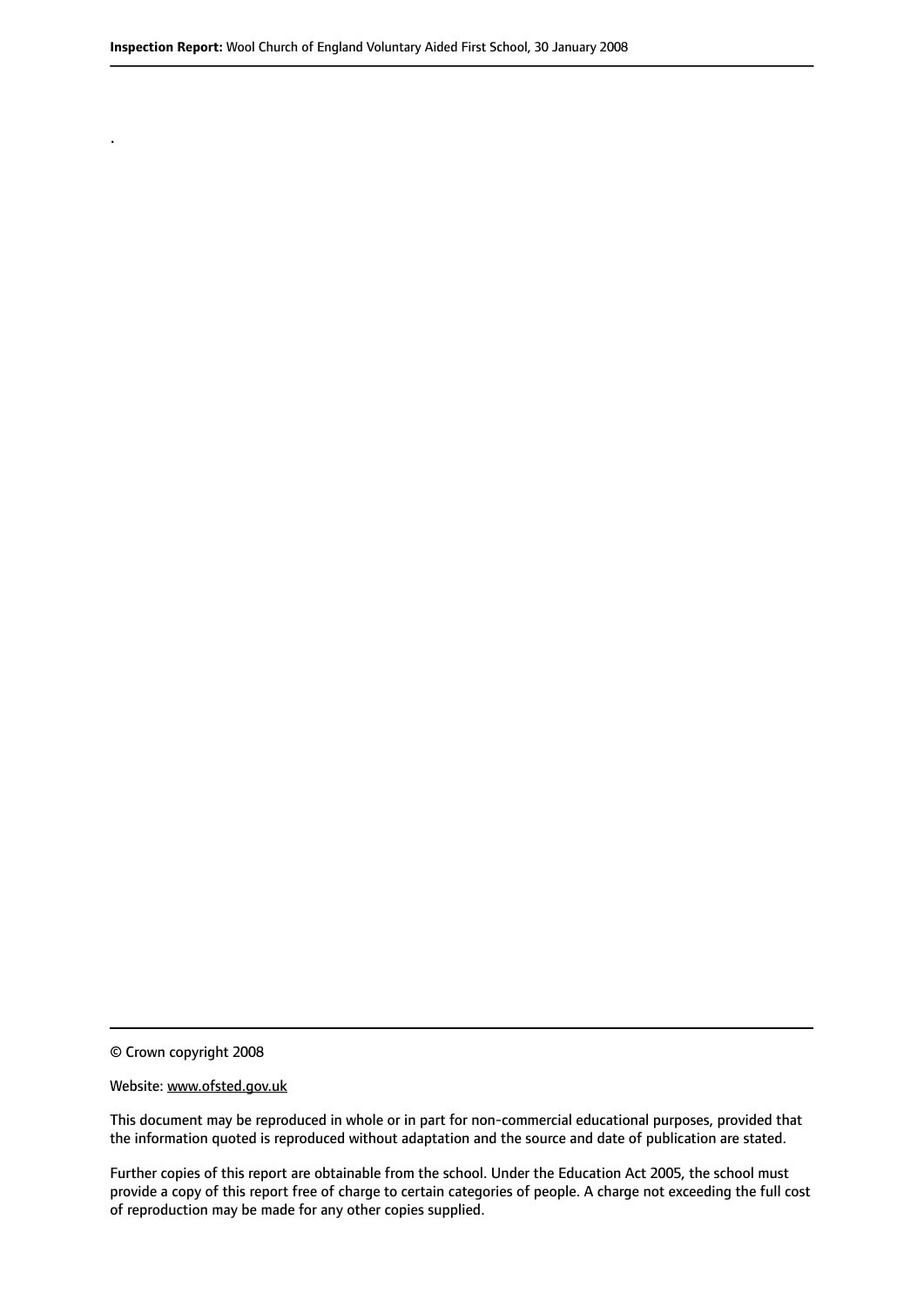# **Introduction**

The inspection was carried out by one Additional Inspector, who evaluated the school's overall effectiveness and investigated the following issues. • How effectively the school is improving standards and achievement in mathematics. • Whether the pace of learning in Reception is maintained across Years 1 and 2. • The effectiveness of teachers' written marking and guidance for pupils in Years 3 and 4 and whether this helps pupils to understand how to improve their work. The inspector collected evidence from discussions with pupils, staff and governors, from a range of school documents and from looking at pupils' work in books. In addition, evidence from observation of pupils in lessons and at play was gathered. Parents' views were sought from questionnaires completed before the inspection and first hand at the start of the school day. Other aspects of the school's work were not investigated in depth, but the inspector found no evidence to suggest that the school's own evaluations of these are not justified. Where appropriate, these have been included in this report.

## **Description of the school**

This is a small rural school, where intake numbers vary considerably year by year. Pupils enter the Reception class in September and move into middle schools at the end of Year 4. The socio-economic profile of the locality is mixed but relatively disadvantaged. School rolls are falling in the area and a higher than usual proportion of pupils leave the school each year, with fewer joining. Over a third of pupils come from outside the catchment area. The school recently gained Active School, Sports Mark and Healthy School awards. There are four classes, including a mixed Years 3 and 4 group.

#### **Key for inspection grades**

| Grade 1 | Outstanding  |
|---------|--------------|
| Grade 2 | Good         |
| Grade 3 | Satisfactory |
| Grade 4 | Inadequate   |
|         |              |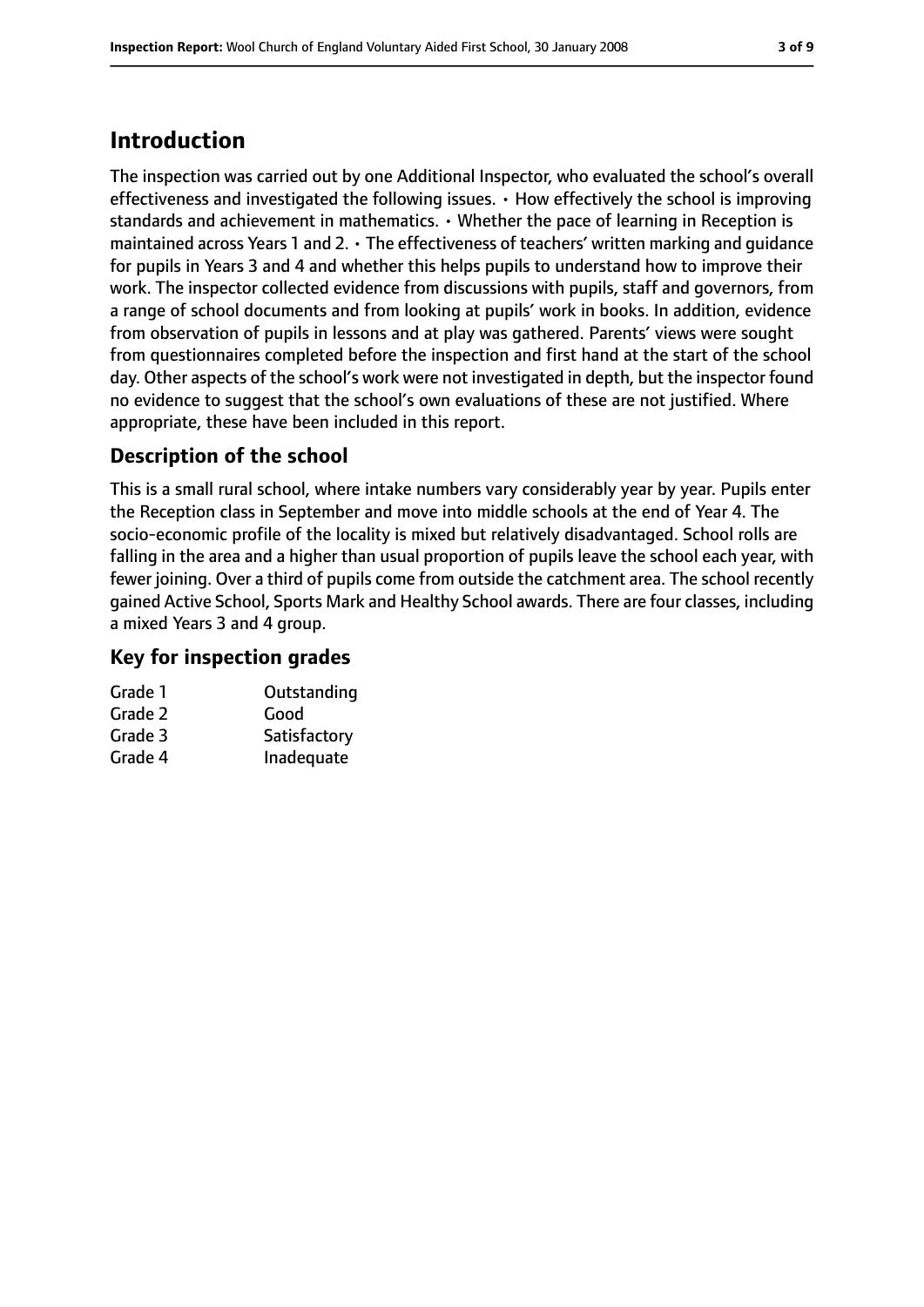# **Overall effectiveness of the school**

#### **Grade: 2**

This is a good school, with many outstanding features. Children's levels of skills and understanding on entry are usually below those found nationally, but they settle quickly and happily into the Reception class and make excellent progress. Pupils achieve well by Year 4 and standards exceed expectations for nine-year-olds, with notable strengths in English. Pupils' enjoy their education enormously because teachers' well planned lessons and activities spark their academic interests and lead to excellent personal development throughout the school. Parents greatly value the 'approachable' staff, a phrase they often use, and the friendly atmosphere in which their children learn.

By the time pupils leave Year 4, most parents agree with one who wrote, 'The school has provided them with an extremely well-rounded education that has formed a firm basis for the move to middle school.' Exceptional progress in the Reception class means that children quickly develop confidence, understanding and skills, so that by the time they enter Year 1, standards and personal development are much better than expected. This confirms parents' views that they 'couldn't have asked for a better start' for their children, who remain keen to come to school, enthusiastic, confident and sociable as they move through the years.

Standards at the end of Year 2 have been average over the past five years and the school recognises that more challenging targets will enable pupils to fulfil the high potential they show at the end of Reception. These were being re-set for Year 2 at the time of the inspection. Other measures to improve achievement are resulting in better progress for the current Years 1 and 2 classes, which are now taught in single year groups. Progress speeds up in Years 3 and 4 and targets for Year 4 are challenging but realistic because of the good progress pupils have made through their time at the school.

The school has identified that the high standards pupils achieve in English could be achieved in mathematics where standards are average. Measures taken to improve this are already resulting in better achievement. Successful training and advice, together with effective subject leadership have led to improved subject confidence amongst staff. Very well focused use of teaching assistants helps pupils of all abilities to learn better in mathematics as well as in other subjects. Teaching is good overall, with outstanding aspects, such as the teaching of phonics. Strong emphasis on speaking and listening skills, combined with good opportunities for pupils to express themselves through specialist drama lessons, have led to very good achievement in English, with excellent progress evident in some pupils' reading. Standards in writing are above average in all years, with evenly joined script, which creates neat, well presented work in all subjects.

An excellent curriculum, combined with outstanding care, support and guidance are essential ingredients in the school's success. Inspection confirmed a parent's comment about the 'warm and caring ethos' where pupils' safety and well-being are of central concern. The great majority of parents value the extra help children receive when required and the variety and quality of visits, visitors and 'interesting extra-curricular offers' as one described it, which enable pupils to 'meet their potential through "fun-learning"' in the words of another.

Pupils recognise and talk about the balance between rights and responsibilities which forms a key part of the 'Rights Respecting Schools' agenda, an award towards which the school is making good progress. They readily accept responsibilities, such as being School Councillors, Playground Friends or Lunchtime Play leaders, carrying out these duties seriously and sensibly.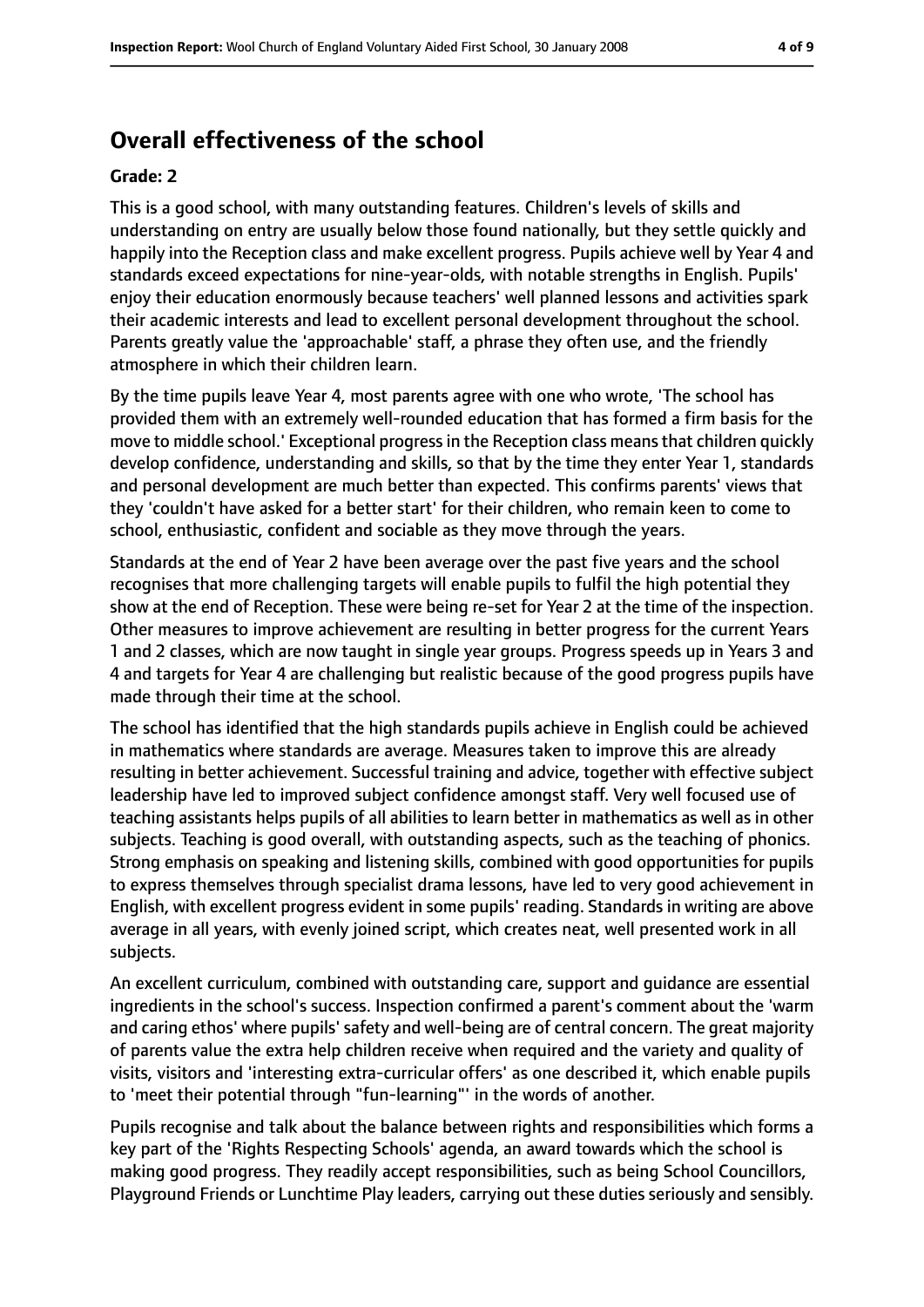Pupils work harmoniously in groups or pairs in a wide range of classroom and other situations. These strengths contribute very effectively towards excellent development of skills to prepare them for future working life. Pupils from Year 2, for instance, were proud to show and describe their own and other groups' outdoor sculpture work which emulated the style of Andy Goldsworthy. This is an example of pupils' excellent development of social, moral, spiritual and cultural understanding, linked as it was with discussion of ideas about recycling and the environment. Pupils were equally thrilled by demonstrating battery circuit experiments in science. Attendance and behaviour are excellent. Most pupils, even very young ones, understand their targets in English and mathematics and talk perceptively about when and how they have achieved them. However, marking for the oldest pupils does not give them sufficiently detailed guidance about how they can improve their work.

Good overall management includes outstanding leadership by the headteacher, senior staff and governors, which has led to significant improvement since the last report and demonstrates good capacity to improve further. Clear direction and identification of issues for improvement are already resulting in better achievement in mathematics and a more consistent pace in learning across the school. The headteacher's firm style, reinforced consistently by staff, sets high expectations which provide pupils with a clear view of 'what is expected of them' as one parent commented. Parents are pleased that they receive good information about pupils' progress and early warning about any emerging concerns. Evidence from inspection did not support the concerns of a small minority of parents regarding leadership. Academic targets for Year 4 are challenging, and tracking of pupils' progress is strong. Governors understand data well and offer high levels of challenge and support to the school.

## **Effectiveness of the Foundation Stage**

#### **Grade: 1**

'My child looks forward to Mondays and leaves school each day excited by their experiences': this quote from a parent in the Reception class testifies to the excellent management and teaching in the Foundation Stage. This is based on a thorough understanding on the part of staff and governors of children's needs in these early years. As a result, children develop high levels of academic and personal skills to equip them outstandingly well for work in the main school and for other aspects of their lives.

## **What the school should do to improve further**

- Set more challenging targets earlier in Year 1 to reflect the above average standards pupils have reached by the end of Reception.
- Improve the written marking of work for pupils in Years 3 and 4 to provide them with clear information about how to improve to meet their targets.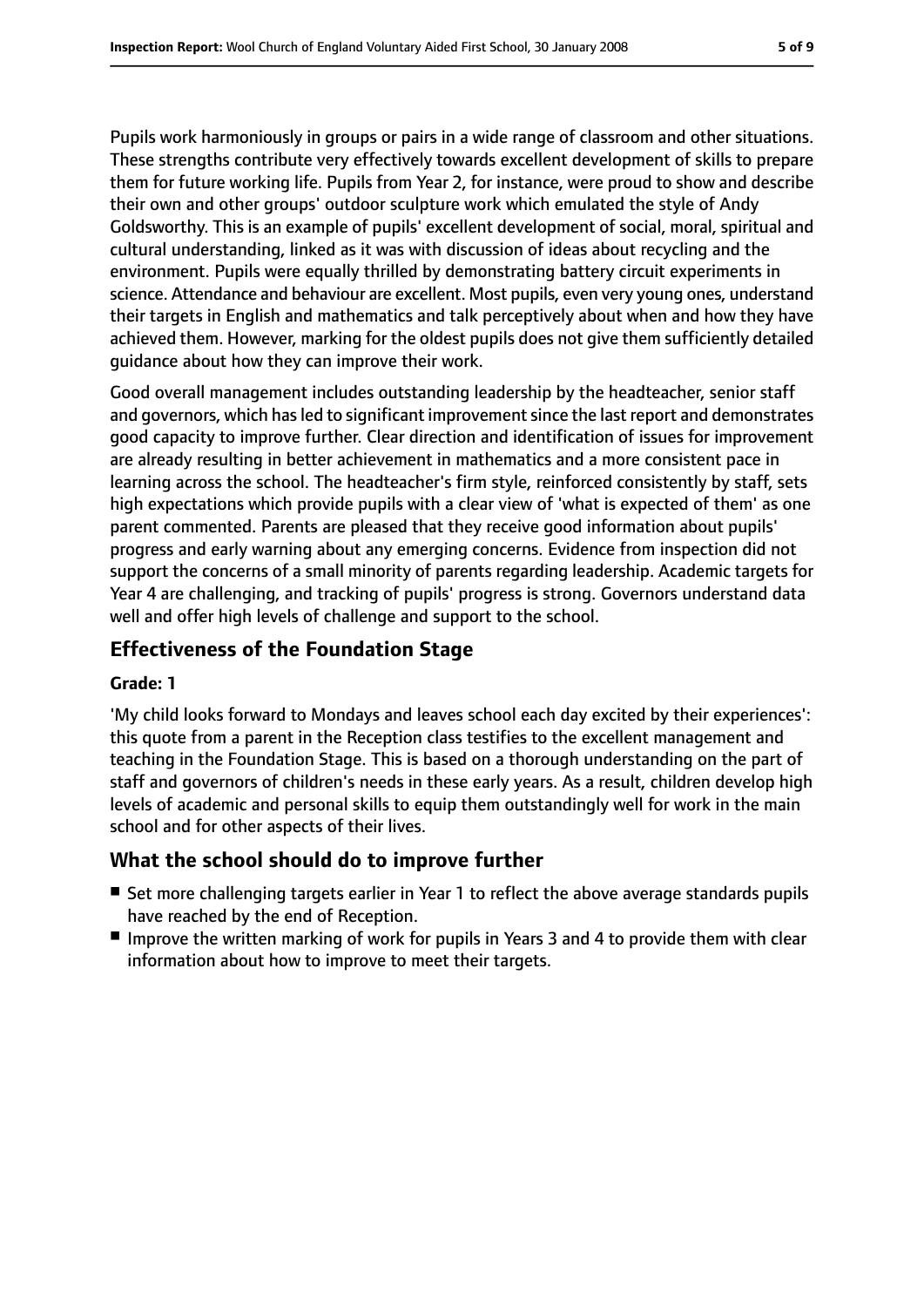**Any complaints about the inspection or the report should be made following the procedures set out in the guidance 'Complaints about school inspection', which is available from Ofsted's website: www.ofsted.gov.uk.**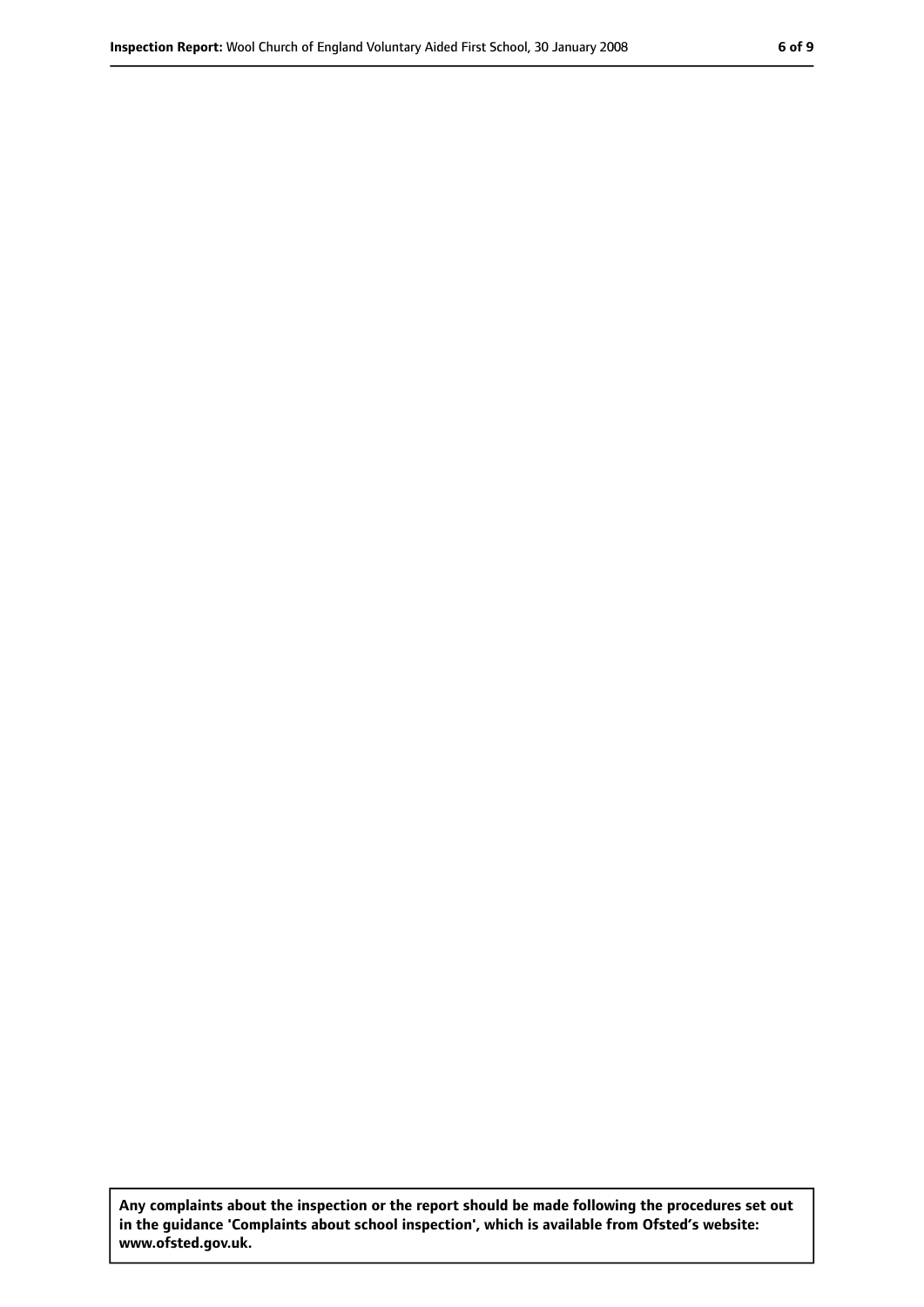# **Inspection judgements**

| $^{\backprime}$ Key to judgements: grade 1 is outstanding, grade 2 good, grade 3 satisfactory, and | <b>School</b>  |
|----------------------------------------------------------------------------------------------------|----------------|
| arade 4 inadequate                                                                                 | <b>Overall</b> |

## **Overall effectiveness**

| How effective, efficient and inclusive is the provision of education, integrated<br>care and any extended services in meeting the needs of learners? |     |
|------------------------------------------------------------------------------------------------------------------------------------------------------|-----|
| Effective steps have been taken to promote improvement since the last<br>inspection                                                                  | Yes |
| How well does the school work in partnership with others to promote learners'<br>well-being?                                                         |     |
| The effectiveness of the Foundation Stage                                                                                                            |     |
| The capacity to make any necessary improvements                                                                                                      |     |

### **Achievement and standards**

| How well do learners achieve?                                                                               |  |
|-------------------------------------------------------------------------------------------------------------|--|
| The standards <sup>1</sup> reached by learners                                                              |  |
| How well learners make progress, taking account of any significant variations between<br>groups of learners |  |
| How well learners with learning difficulties and disabilities make progress                                 |  |

## **Personal development and well-being**

| How good is the overall personal development and well-being of the           |  |
|------------------------------------------------------------------------------|--|
| learners?                                                                    |  |
| The extent of learners' spiritual, moral, social and cultural development    |  |
| The extent to which learners adopt healthy lifestyles                        |  |
| The extent to which learners adopt safe practices                            |  |
| How well learners enjoy their education                                      |  |
| The attendance of learners                                                   |  |
| The behaviour of learners                                                    |  |
| The extent to which learners make a positive contribution to the community   |  |
| How well learners develop workplace and other skills that will contribute to |  |
| their future economic well-being                                             |  |

## **The quality of provision**

| How effective are teaching and learning in meeting the full range of the<br>learners' needs?          |  |
|-------------------------------------------------------------------------------------------------------|--|
| How well do the curriculum and other activities meet the range of needs<br>and interests of learners? |  |
| How well are learners cared for, quided and supported?                                                |  |

#### **Annex A**

 $^1$  Grade 1 - Exceptionally and consistently high; Grade 2 - Generally above average with none significantly below average; Grade 3 - Broadly average to below average; Grade 4 - Exceptionally low.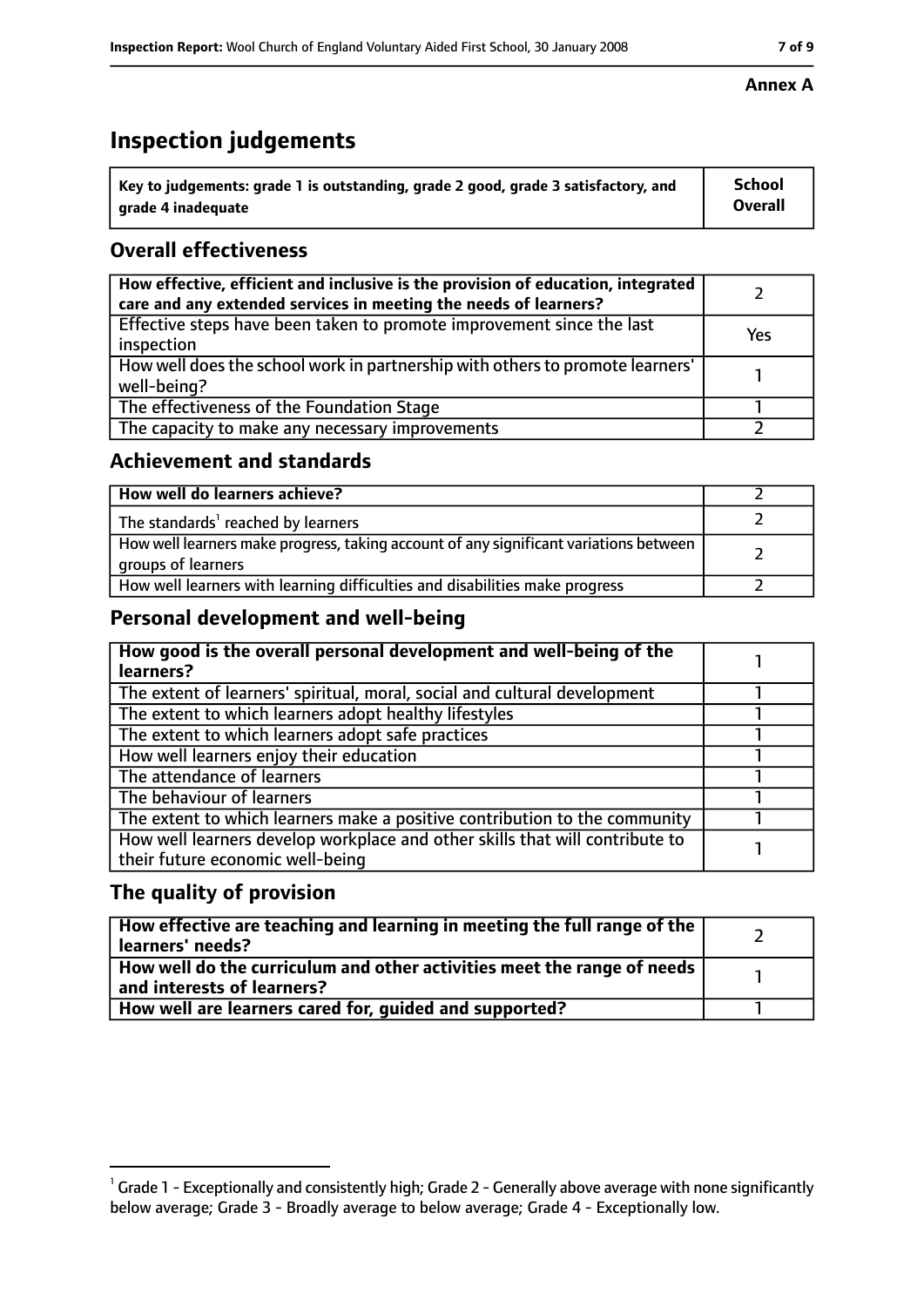#### **Annex A**

# **Leadership and management**

| How effective are leadership and management in raising achievement<br>and supporting all learners?                                              |     |
|-------------------------------------------------------------------------------------------------------------------------------------------------|-----|
| How effectively leaders and managers at all levels set clear direction leading<br>to improvement and promote high quality of care and education |     |
| How effectively leaders and managers use challenging targets to raise standards                                                                 |     |
| The effectiveness of the school's self-evaluation                                                                                               |     |
| How well equality of opportunity is promoted and discrimination tackled so<br>that all learners achieve as well as they can                     |     |
| How effectively and efficiently resources, including staff, are deployed to<br>achieve value for money                                          |     |
| The extent to which governors and other supervisory boards discharge their<br>responsibilities                                                  |     |
| Do procedures for safequarding learners meet current government<br>requirements?                                                                | Yes |
| Does this school require special measures?                                                                                                      | No  |
| Does this school require a notice to improve?                                                                                                   | No  |